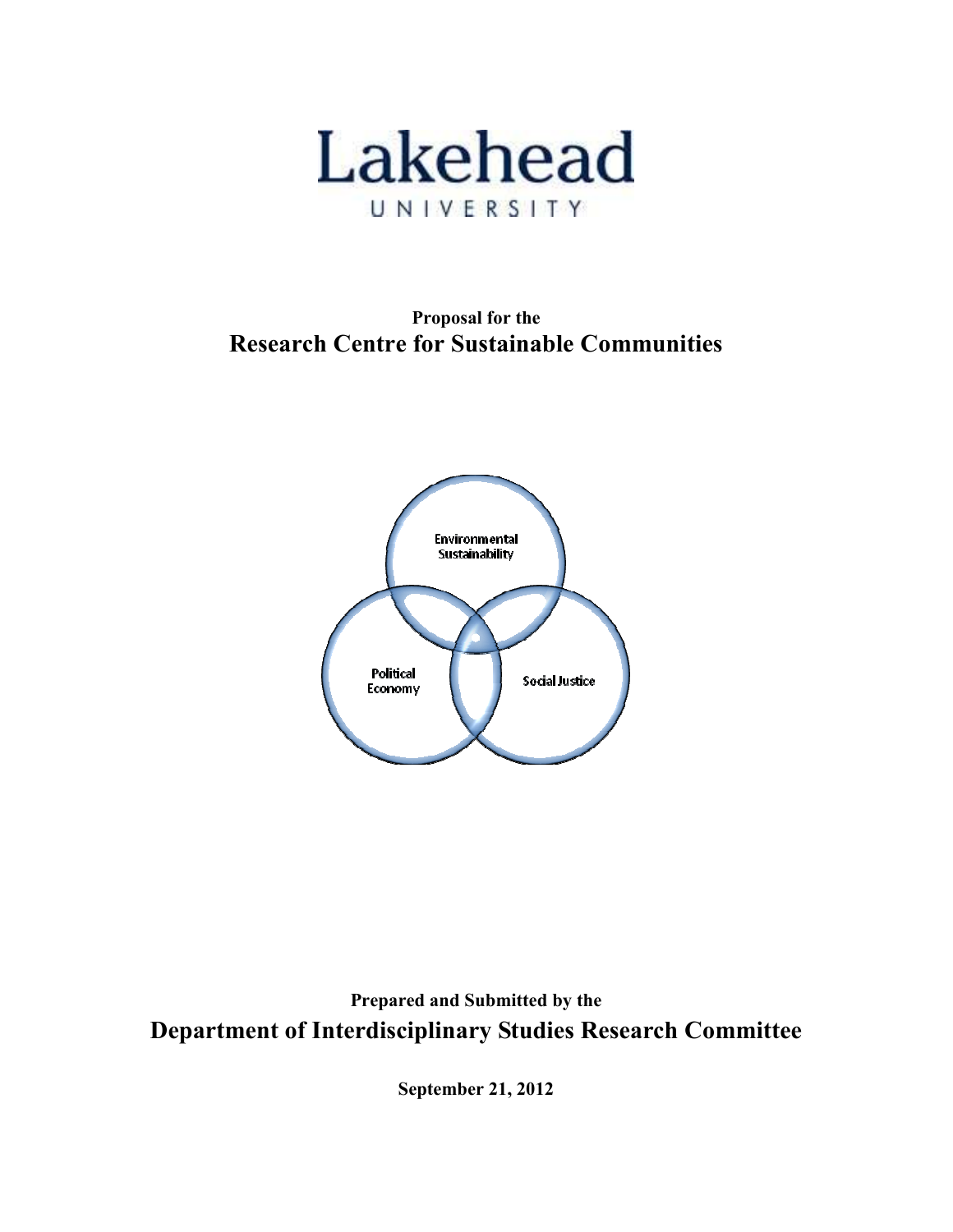# **Table of Contents**

| 6.2.1 Project: Creating Sustainable Communities: Place-Making in Ontario's Small Urban<br>6.2.2. Project: Historical Nutrient Loading and Wetland Development in North-Eastern Canada  16<br>6.2.3. Project: Media Coverage of Free Speech Issues at the Toronto G8-G20 Protests, June 25-27<br>6.2.5. Project: Constructing Economic Security as an Approach to Local Development and |  |
|----------------------------------------------------------------------------------------------------------------------------------------------------------------------------------------------------------------------------------------------------------------------------------------------------------------------------------------------------------------------------------------|--|
|                                                                                                                                                                                                                                                                                                                                                                                        |  |
|                                                                                                                                                                                                                                                                                                                                                                                        |  |
|                                                                                                                                                                                                                                                                                                                                                                                        |  |
|                                                                                                                                                                                                                                                                                                                                                                                        |  |
|                                                                                                                                                                                                                                                                                                                                                                                        |  |
|                                                                                                                                                                                                                                                                                                                                                                                        |  |
|                                                                                                                                                                                                                                                                                                                                                                                        |  |
|                                                                                                                                                                                                                                                                                                                                                                                        |  |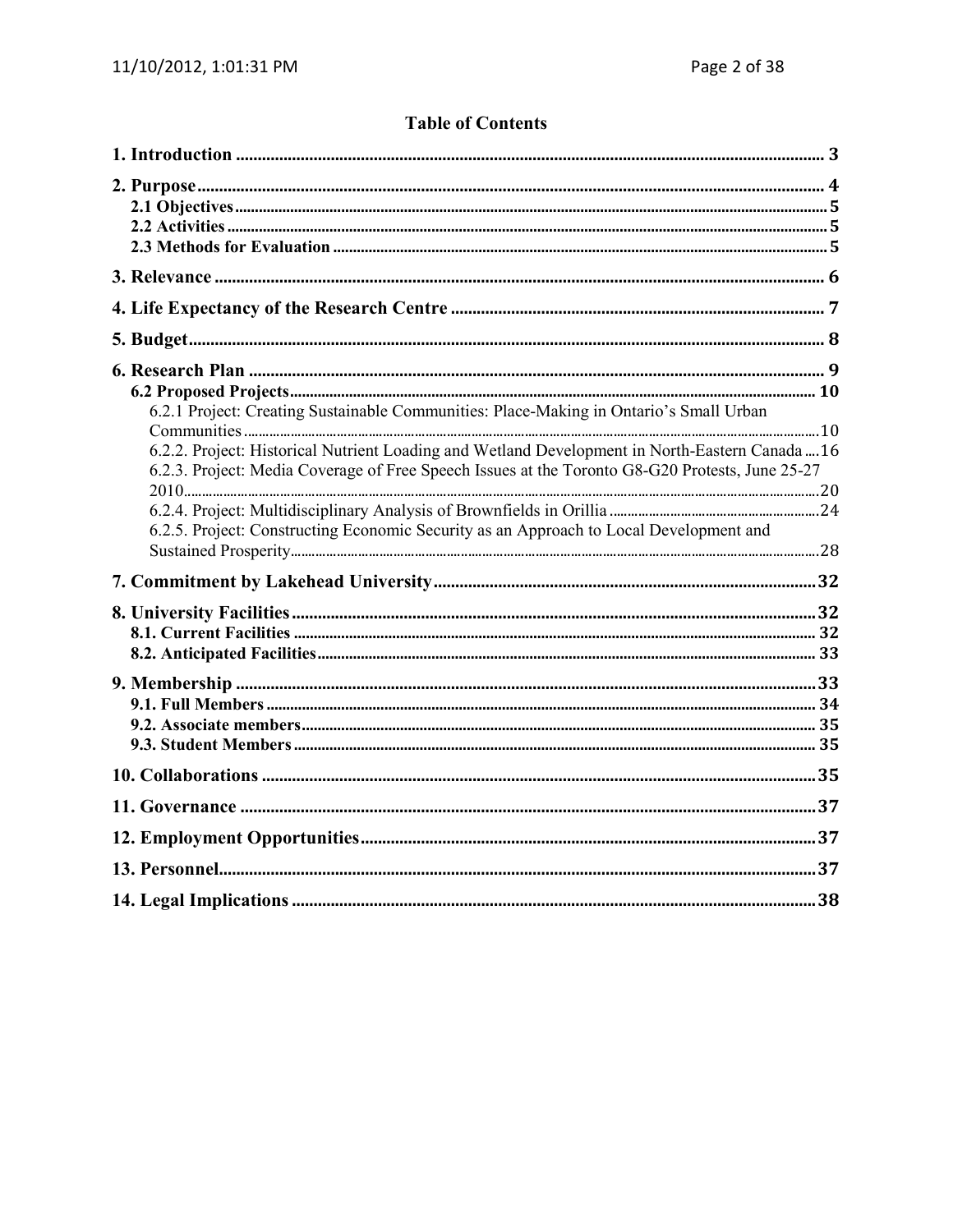

#### Proposal for the Research Centre for Sustainable Communities

Prepared and Submitted by the Department of Interdisciplinary Studies Research Committee

#### 1. Introduction

 The Research Committee of the Department of Interdisciplinary Studies at Lakehead University-Orillia proposes to establish a Centre for Sustainable Communities focused primarily on conducting research and research-related activities. Drawing on a wide breadth of research expertise at the Orillia campus, the proposed centre will make unique and significant research contributions in a variety of areas related to sustainable communities. The core areas of research housed in the centre will include: 1) Environmental Sustainability, 2) Political Economy, and 3) Social Justice. Particular emphasis will be placed on research that considers the intersection of two or more of these three areas.



Sustainable communities are communities that are politically, environmentally and economically sustainable, as well as being committed to social justice in terms of their goals, processes and governance strategies. At a conceptual level, sustainable communities imply a holistic, integrative and dynamic view of communities, a view that recognizes and supports the principles and processes required for environmental sustainability, economic prosperity and social justice. The political factors and cultural development trends in a community are also key in creating sustainable communities.

 Environmental sustainability measures seek to sustain global life-support systems by securing sufficient quality of natural resources, ecosystems and species diversity in all aspects of the natural and the human or built environment. In practice, addressing environmental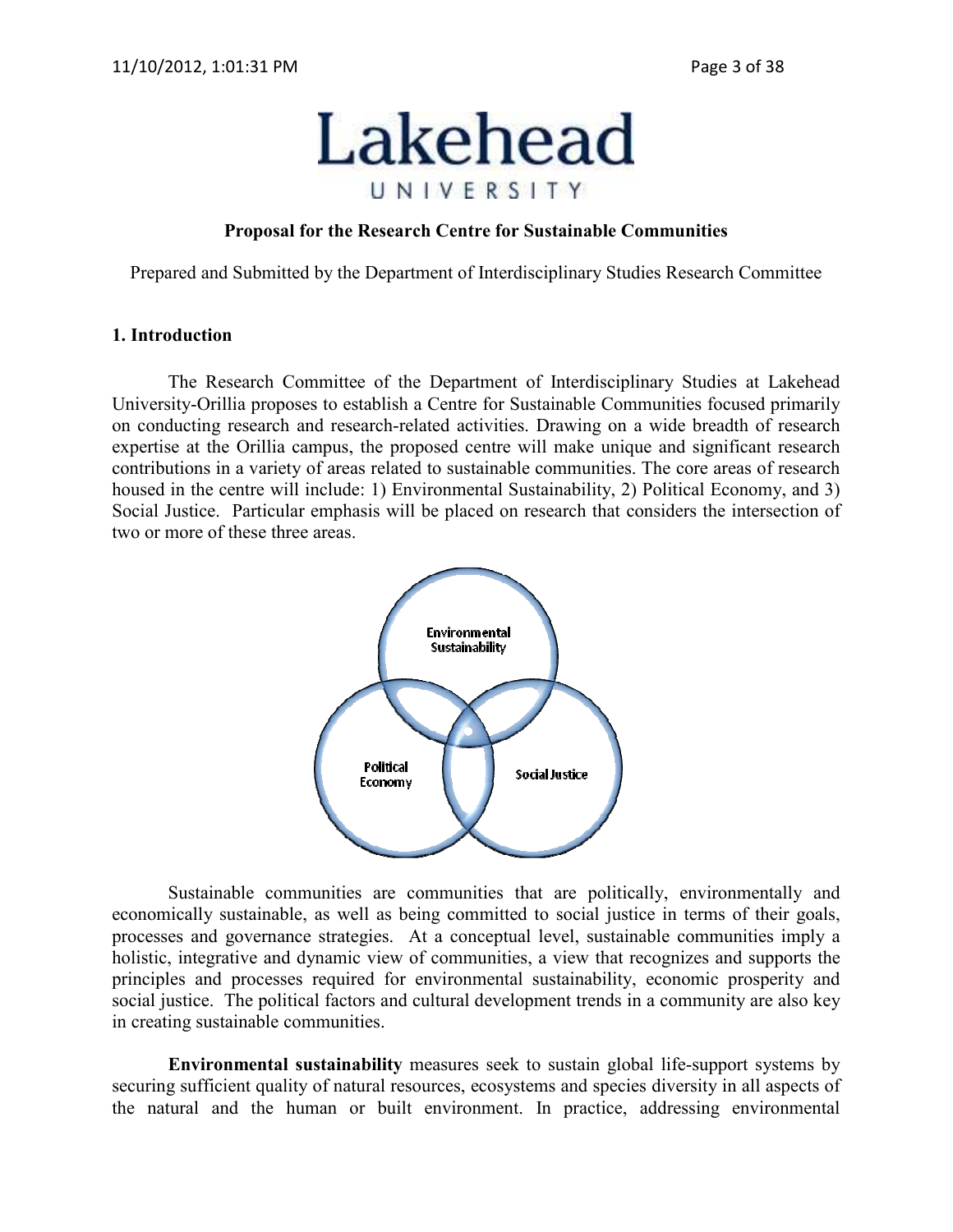sustainability implies transforming a community's overall strategies and approaches for living to maximize the likelihood that environmental and social conditions will support long-term human security, well-being and health. In this frame, the flow of both renewable and non-renewable goods and services to and from ecosystems must be sustainable. A community built on principles of environmental sustainability, in line with social and economical sustainability, strives to find a common ground in which human growth and development are not based on the overuse of environmental resources, but on the maintenance of a balance between the source/sink (input/output) environmental capacities.

 Political economy refers to examining how political and economic forces taken together affect the development of government legislation and policy. There is a widespread view that political factors are crucial in determining economic outcomes. Political forces not only influence economic outcomes, but also often determine community influence based on social relations of power. Political economy explores the relationship between individuals and society and between markets and the state. It is thus concerned with how countries are managed, taking into account both political and economic factors. Political economy is the interplay between economics, law and politics, including examining ways in which the state, culture, education, the media and other institutions develop in different socioeconomic systems. In the final analysis political economy helps to interrogate and understand how public policy is created and implemented.

 Social justice refers to the belief that communities should be organized to allow for and promote equality, fairness, dignity and solidarity among community members such that all members of the community experience a just and fair society, experiencing equality not just in laws or on paper but also in social outcomes. Proponents of social justice thus work toward establishing and implementing human rights law and policy, and correcting social, political, cultural and economic inequalities in the community, from local to global. Inequality might refer to differences in economic class, wealth, prosperity or status, but it can also refer to differences in access to health care, education, affordable housing, legal services, freedom of thought, political liberties, and basic human rights. Social justice researchers may therefore study barriers to access, considering potential and actual effects of various determinants such as poverty, class, gender, race, (dis)ability, sexuality, indigenous status, geographical location, immigration status, religion, mental health, drug use and other factors. The goal of social justice movements and social justice research is to contribute to the positive transformation of communities.

#### 2. Purpose

 The overarching aim of the Centre for Sustainable Communities will be to conduct and promote research and research-related activities that have positive implications for the sustainability of communities. The term "communities" refers to any social grouping, which might include: animal and plant communities, online communities, university communities, localized geographical communities, and/or any other group of people with shared interests, activities or characteristics.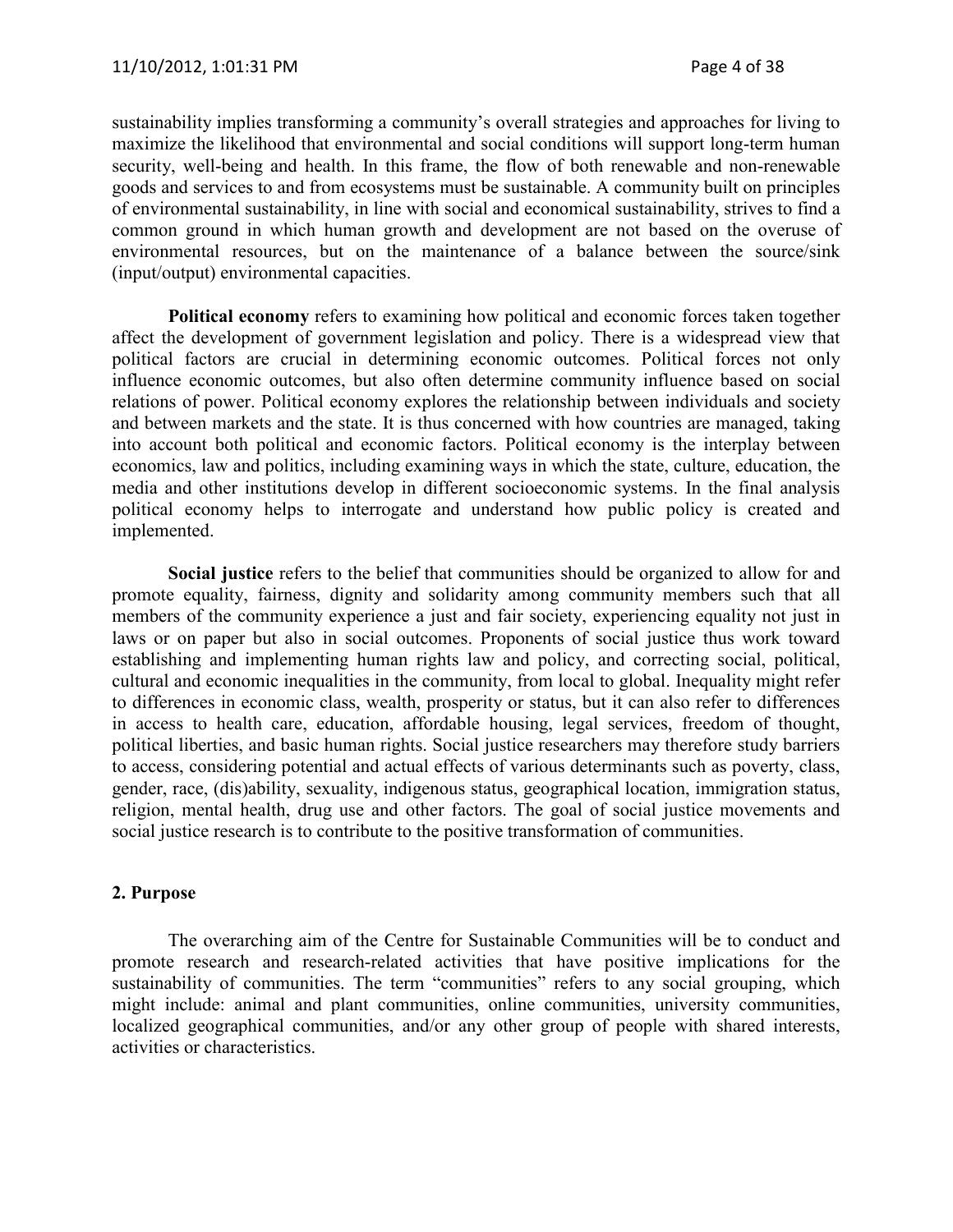## 2.1 Objectives

The central objectives of the Centre for Sustainable Communities include the following:

- (1) To conduct research with positive implications and impacts for the sustainability of communities
- (2) To promote multidisciplinary and interdisciplinary research, particularly among the three research pillars named above
- (3) To secure external funding for the centre, and for a range of research projects on community sustainability in science, the arts, humanities and social sciences
- (4) To establish Lakehead University-Orillia as a centre for innovative research
- (5) To sponsor interdisciplinary workshops, conferences, and seminars on the many diverse aspects of sustainable communities
- (6) To provide research opportunities for undergraduate and graduate students, postdoctoral fellows and visiting scholars, at Lakehead University-Orillia
- (7) To facilitate research collaborations across a range of Lakehead University faculties and departments, as well as with various community organizations and private industry
- (8) To facilitate research collaborations between Lakehead University and other universities both nationally and internationally
- (9) To contribute positively to the economic, social, political, environmental and cultural development and sustainability of as wide a range of diverse communities as possible

## 2.2 Activities

The Centre for Sustainable Communities will engage in the following activities on an ongoing basis:

- (1) Conducting research
- (2) Publishing and disseminating research outcomes in a variety of journals and other media, in a range of forms, and for a diversity of academic and community-based audiences
- (3) Applying for external funding for the centre and its research projects
- (4) Engaging community stakeholders
- (5) Organizing workshops, seminars and conferences
- (6) Preparing an annual newsletter and/or written activity reports
- (7) Training students in order to mentor undergraduate and graduate students, in order to produce Highly Qualified Personnel
- (8) Community knowledge mobilization

## 2.3 Methods for Evaluation

The director(s) of the centre will conduct an annual internal evaluation to ensure that the objectives of the centre are being met. This evaluation will rely on the following information:

(1) Amount of external research funding received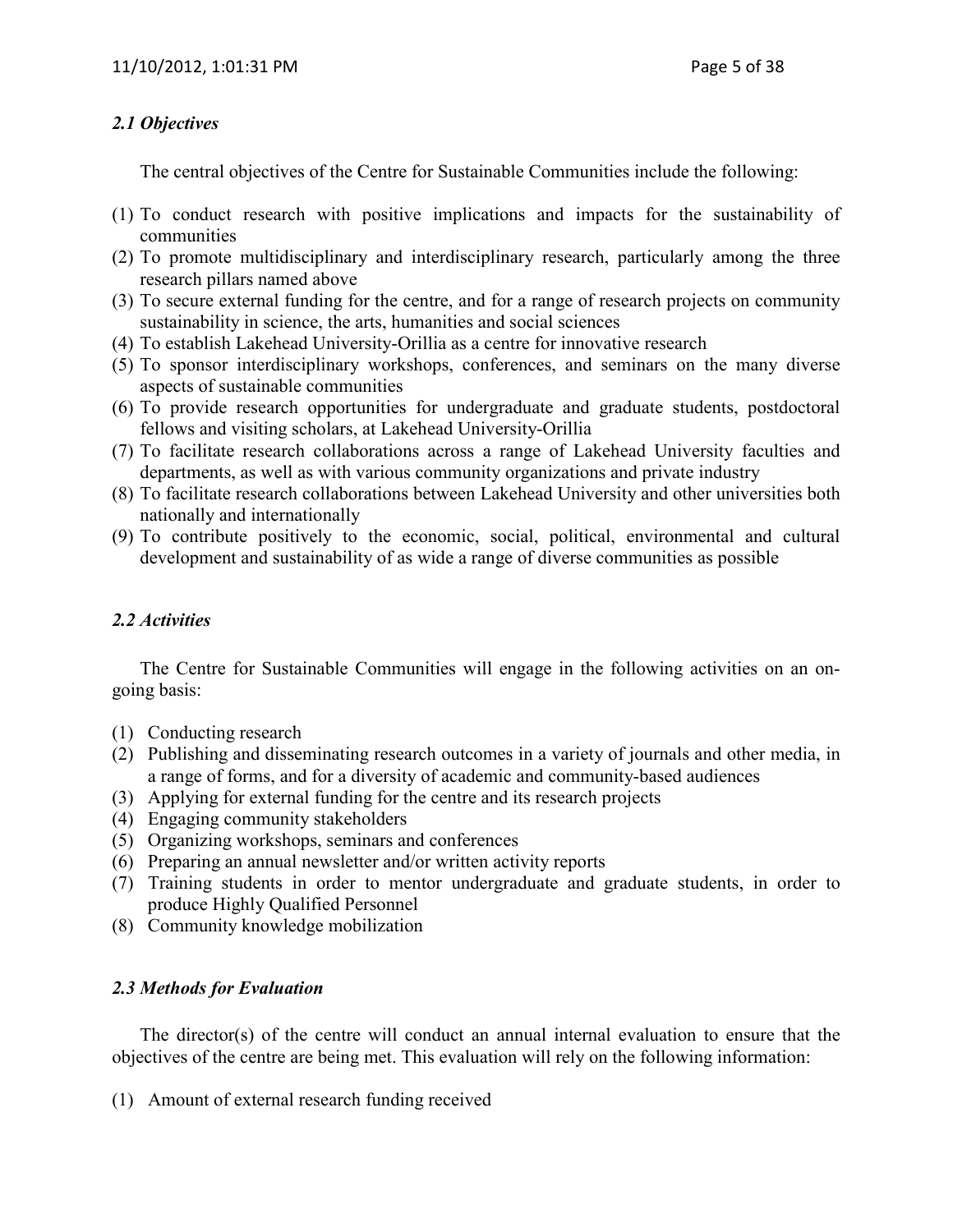- (2) Number of journal articles, book chapters and book publications produced and disseminated
- (3) Impact factor or other qualitative evaluative markers of excellence of academic publications; reception of community publications
- (4) Number of new members active in the centre, including students, grad students, faculty members, community participants and other collaborators
- (5) Quantity and quality of workshops, seminars, and conferences
- (6) Quantity and quality of community engagement, community knowledge mobilization and other collaborative initiatives
- (7) Positive implications and impacts of research outcomes on developing and contributing to the sustainability of communities

#### 3. Relevance

The establishment of the Research Centre for Sustainable Communities is consistent with the Mission Statement and the Vision of Lakehead University, the Lakehead University Strategic Plan and the Orillia Campus Plan. This Centre will add to the comprehensiveness of the university, because it is committed to innovation and excellence in research and other scholarly activities in relation to sustainable communities, which will complement and extend the scope of research already being undertaken at Lakehead University. Furthermore, the Centre will be committed to the Lakehead University Mission to promote social and environmental responsibility, expanding the diversity of research and scholarly ideas, contributions and achievements. Moreover, in training Highly Qualified Personnel, the Centre will foster the development and mentorship of students who will be recognized for leadership and independent critical thinking and who are aware of and engaged in developing social and environmental responsibilities. Finally, reflecting the Vision of Lakehead University, the Centre will continue to reflect and serve diverse cultures, institutions and organizations as it reaches out regionally, nationally and globally in promoting and developing engaged interdisciplinary research on a range of approaches to sustainable communities.

Consistent with the 2010-2013 Lakehead University Strategic Plan, the establishment of this Centre will contribute to the sustainability, comprehensiveness, research growth, and diversity of the university. The Research Centre for Sustainable Communities will strive to secure external research funding that will support research projects housed in the Centre, furthering the development of research infrastructure and partnerships at Lakehead University. The Centre will add to Lakehead University's growing research reputation, with the objective of positioning Lakehead as a national and international leader in research on sustainable communities, and as a superlative research institution more generally. This Centre and the unique, interdisciplinary research that it will produce, will add to the distinctiveness of Lakehead University, particularly in giving character to the Orillia campus. Excellence in research will also contribute to the development and delivery of high quality academic programs aligned with the University mission and vision. The Centre will contribute to the goal of raising awareness in government and the general population about the local and regional benefits that Lakehead University provides to the local and regional economies of Ontario. Researchers and projects housed in the Centre will help Lakehead University to continue to build on existing international relationships, seeking out structured programming for student and faculty exchanges,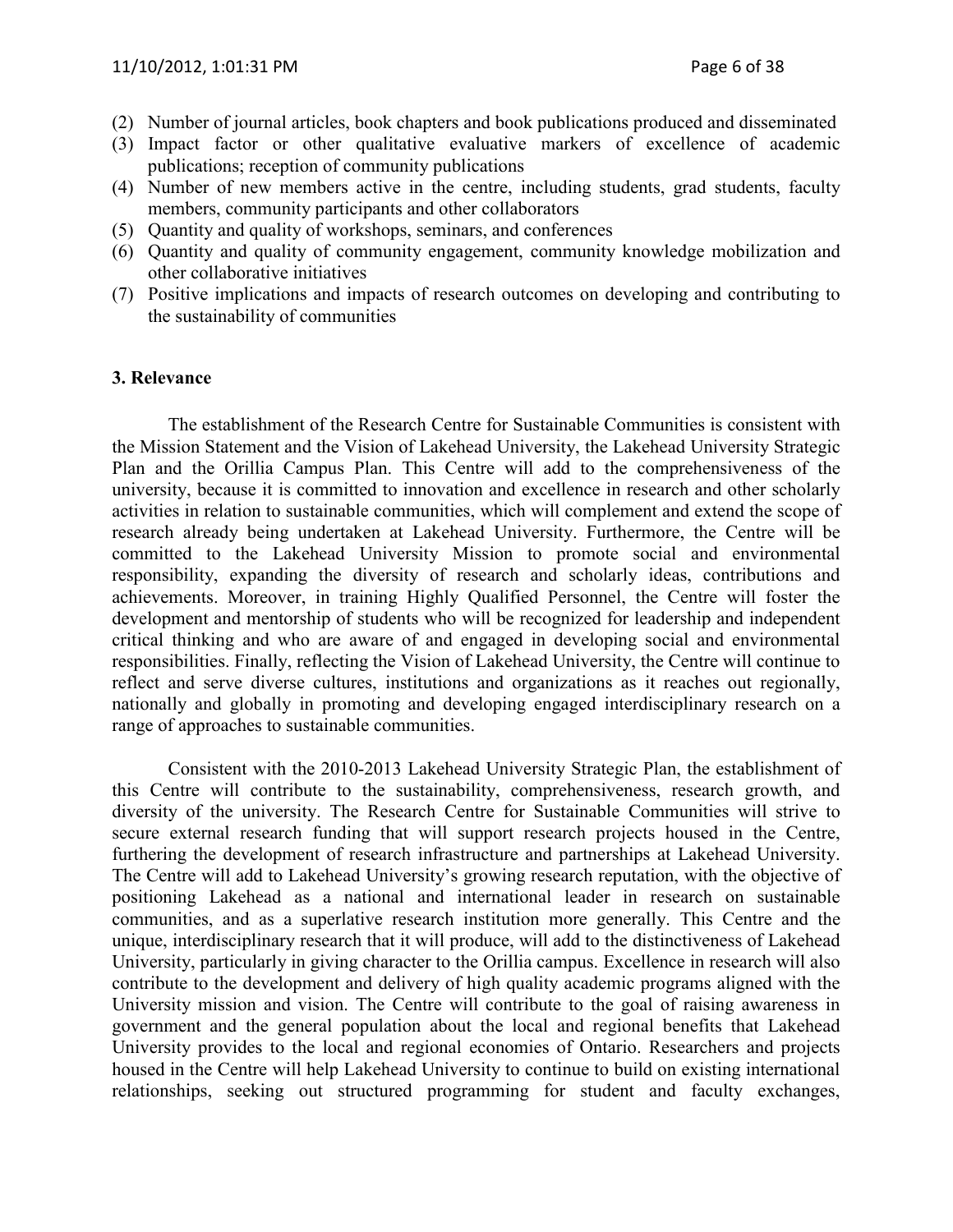collaborative research and outreach. Moreover the Research Centre on Sustainable Communities, by securing external research funding, will facilitate the development of graduate programs at Lakehead University Orillia where we can attract and retain graduate students with funding for Research Assistantships, which will in turn increase accessibility for graduate students. Moreover, this will enable faculty to undertake complex research projects while continuing to achieve teaching excellence. The Research Centre will work to consolidate and extend the Lakehead University goal to increase research funding by 50% by 2013, beyond the years covered by the Strategic Plan. In addition, this Research Centre will help increase public visibility and recognition of a widely diverse range of interdisciplinary, internationally trained and globally recognized scholars. This visibility and recognition accruing to the Research Centre will contribute to and facilitate Lakehead's goal of becoming one of the Top 25 Research Universities, focusing resources in research areas where we already have and are continuing to develop a unique set of strengths and advantages.

Consistent with the 2009-2013 Orillia Campus Plan, the Research Centre for Sustainable Communities will contribute to the long-term sustainability of the Orillia Campus and Lakehead University in general. It will help to increase the visibility of Lakehead University-Orillia, and to continue to develop community relationships between Lakehead University and various communities in Simcoe County and the wider region. Furthermore, the Centre for Sustainable Communities will be a community participant responding to needs of the area. It will promote research and development initiatives in social, political, cultural and environmental sustainability, and will thereby continue to position the Lakehead University Orillia Campus as exemplary in sustainable development and environmental management.

#### 4. Life Expectancy of the Research Centre

 The proposed Centre will exist indefinitely, and for a minimum of ten years. Issues pertaining to the sustainability of communities are not new, nor will they disappear in future years. As such, the Centre will continue to be relevant long into the future. The Centre will undergo periodic review to ensure that it continues to be feasible, relevant and able to meet the goals laid out in this proposal. As issues related to the sustainability of communities change over time, and as Lakehead University's strategic plan continues to be renewed, the objectives and activities of this Centre will change and grow to reflect these changes, ensuring that it remains not just relevant but also on the cutting edge of research.

 Contributing to the review process, the Centre will produce an annual report detailing the activities and performance of the centre, including information pertaining to funding, publications, presentations and the addition of any new participating members. Efforts will be made to highlight the involvement of undergraduate and graduate students in the research conducted within the Centre. These reports will allow assessment of the achievement of the Centre's stated objectives, and cumulatively they will facilitate tracking of the Centre's performance over time.

 Following Lakehead policy on the establishment of new research centres, an internal review will be conducted following the third year of the formation of the Centre. This review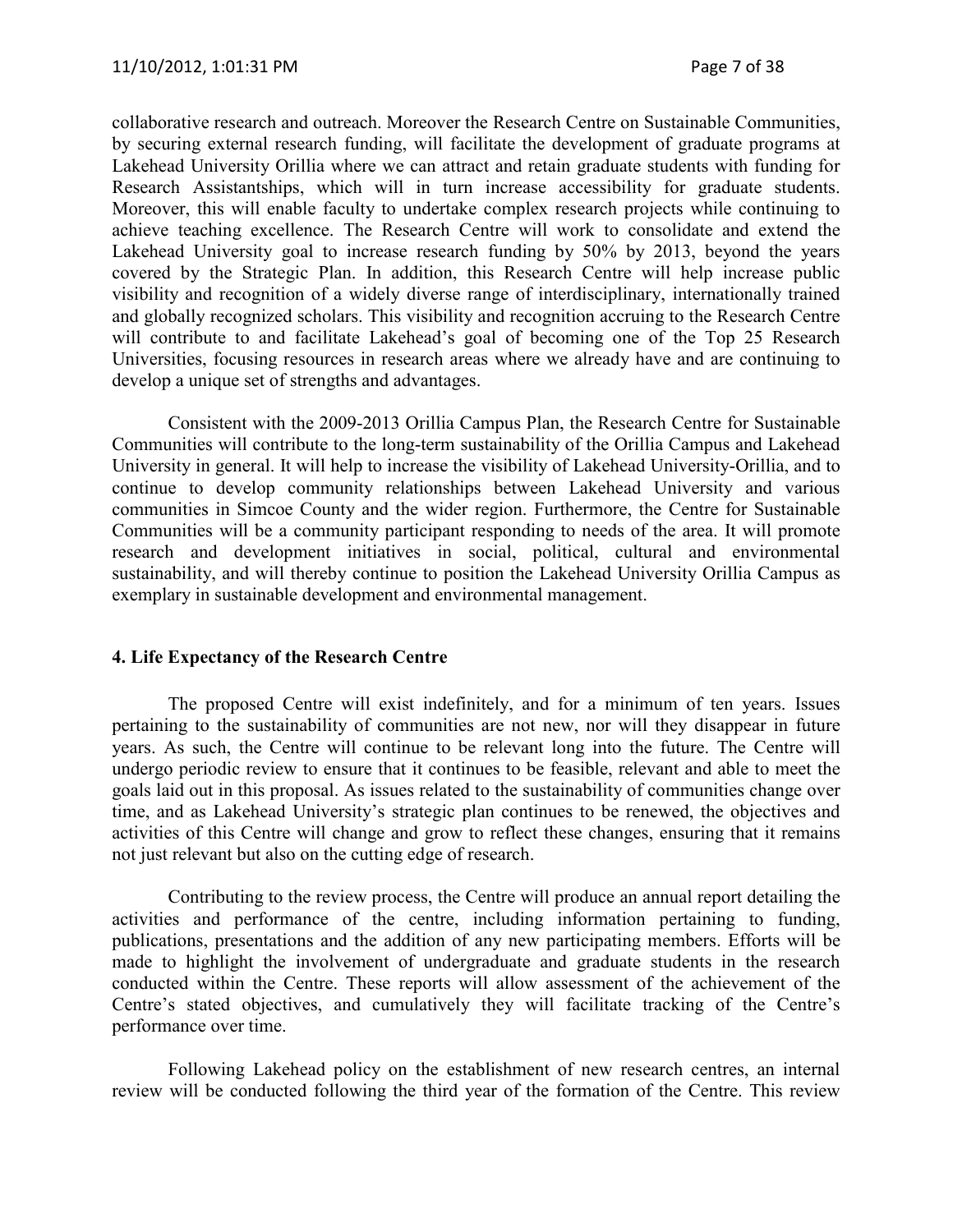will involve an assessment of the performance of the centre by a review panel appointed by the Vice-President-Research with the approval of the Vice-President-Academic. After the internal review is conducted, the members of the Research Centre for Sustainable Communities will meet to develop strategies for the continued development and strengthening of the Centre.

 After the sixth year that the Centre is fully operational, it will undergo an external review by a panel of three senior researchers with expertise in the area of sustainable communities. The aim of this review, as well as the annual reports and internal review, will be to further assess the performance of the centre and to make changes that will improve the quality and quantity of research that the centre produces.

#### 5. Budget

The current and expected budget for the first five years based on the awarded and proposed research grant applications are summarized in the table below. The funds awarded are mainly through Lakehead University's Research Capacity Development grant (Curtis Fogel), Senate Research Committee's Research Development Fund (Sreekumari Kurissery, Thamara Laredo, Sandra Jeppesen, Rosario Turvey, Florin Pendea, Christopher Murray, Nandakumar Kanavillil, Curtis Fogel), Social Science and Humanities Research Council Standard Research Grants (Sandra Jeppesen), and funds from private industry (Christopher Murray). It is expected that the SRC's Research Development Fund will be awarded for some members in the coming years and this has been projected as future revenue in years two through five (\$15,000/yr). New external funding from sources such as NSERC (Discovery, RTI and SRG), SSHRC (Insight and Insight Development), CIHR, Environment Canada, FeDev and CFI will be sought in coming years and have been projected as a source of revenue from year two onwards (\$100,000/yr). In addition other probable revenue providers such as private industry and other public sector sources will be approached to secure income in the future (Table 1).

The funds mentioned above will be used to hire postdoctoral fellows, graduate students and undergraduate research assistants, whose salary is considered as the main expense of this Centre in the immediate future. Other major expenses will be the cost associated with buying instruments for the environmental science related research programs, and other consumables, which for now are projected as minimal, since the funding is not confirmed. There will be expenses for travel, conducting workshops, attending conferences and supporting visiting scholars and researchers.

|  |  | Table 1. Projected expenses and income of the ORC members |
|--|--|-----------------------------------------------------------|
|  |  |                                                           |

| <b>Expenditures</b>               | Year 1 | Year 2 | Year 3 | Year 4 | Year 5 | Total |
|-----------------------------------|--------|--------|--------|--------|--------|-------|
| Post doctoral fellow <sup>#</sup> |        |        |        |        |        |       |
| Graduate students $#$             |        |        |        |        |        |       |
| Research Assistants <sup>#</sup>  |        |        |        |        |        |       |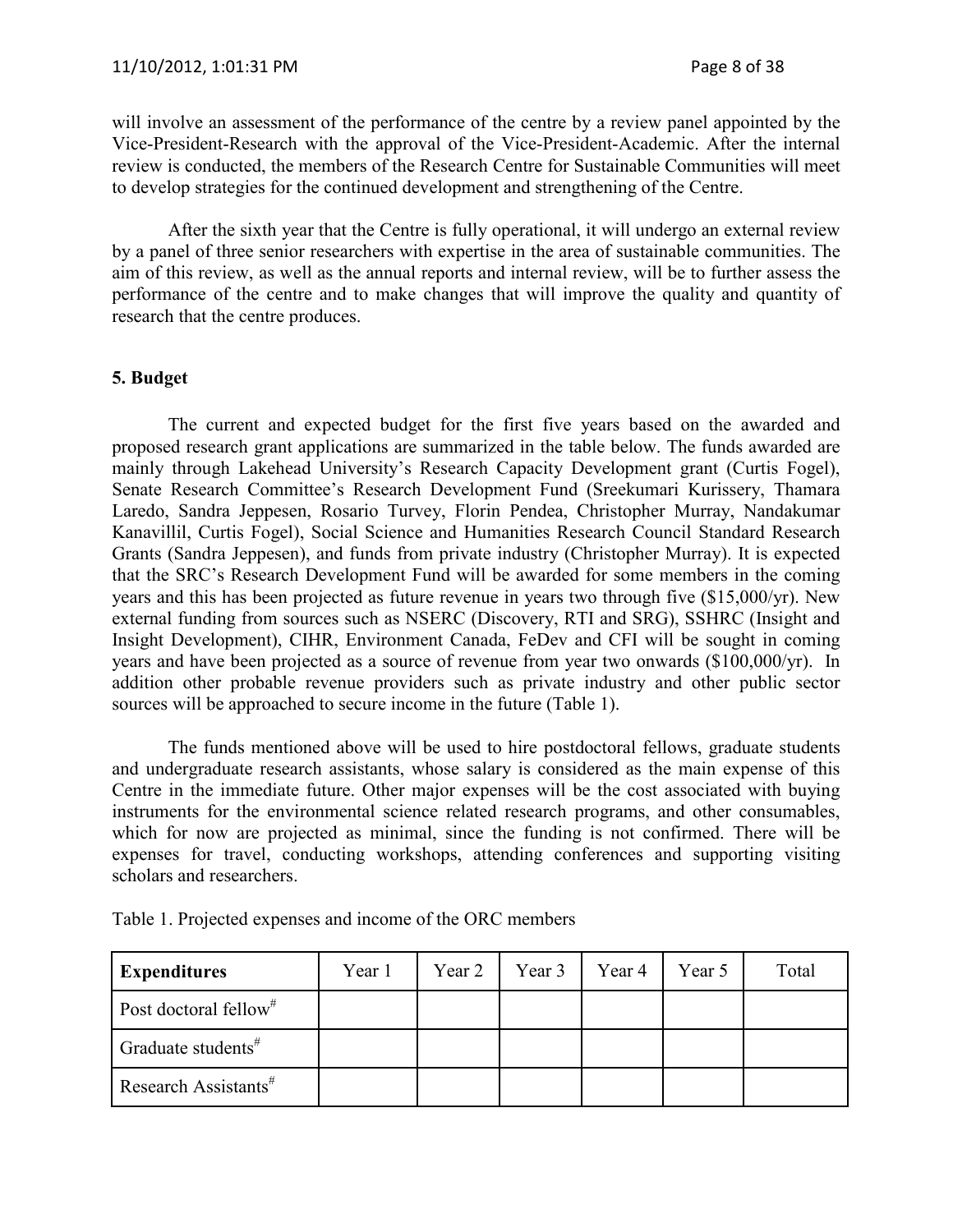| Administrative assistant <sup>#</sup>           |        |         |         |         |         |         |
|-------------------------------------------------|--------|---------|---------|---------|---------|---------|
| Equipment/consumables <sup>#</sup>              |        |         |         |         |         |         |
| Travel expenses <sup>#</sup>                    |        |         |         |         |         |         |
| <b>Income</b>                                   |        |         |         |         |         |         |
| RDF -NSERC - SRC -<br>LU*                       | 30,000 |         |         |         |         | 30,000  |
| RDF - SSHRC- SRC -<br>LU*                       | 15,000 |         |         |         |         | 15,000  |
| $RCD - LU*$                                     | 10,000 |         |         |         |         | 10,000  |
| Environment Canada*                             | 24,000 |         |         |         |         | 24,000  |
| Private Industries*                             | 40,000 |         |         |         |         | 40,000  |
| OMAFRA*                                         | 10,000 | 10,000  | 10,000  |         |         | 30,000  |
| $OCE*$                                          | 20,000 |         |         |         |         | 20,000  |
| New funding initiatives<br>(NSERC, SSHRC)       |        | 100,000 | 100,000 | 100,000 | 100,000 | 400,000 |
| New funding initiatives<br>(Environment Canada) |        |         | 12,000  |         | 12,000  | 24,000  |
| New funding initiatives<br>(LU RDF-NSERC)       |        | 10,000  | 10,000  | 10,000  | 10,000  | 40,000  |
| New funding initiatives<br>(LU-RDF- SSHRC)      |        | 10,000  | 10,000  | 10,000  | 10,000  | 40,000  |
| Other revenues                                  |        |         |         |         |         |         |
| <b>Total</b>                                    |        |         |         |         |         | 673,000 |

\*- awarded # will be updated as and when HQP become available

## 6. Research Plan

## 6.1 Research Objectives

The general aim of the proposed centre is the development of an improved understanding of factors that influence the sustainability of communities. The inherent complexity of this research objective demands an innovative approach that is comprehensive and focused. The research